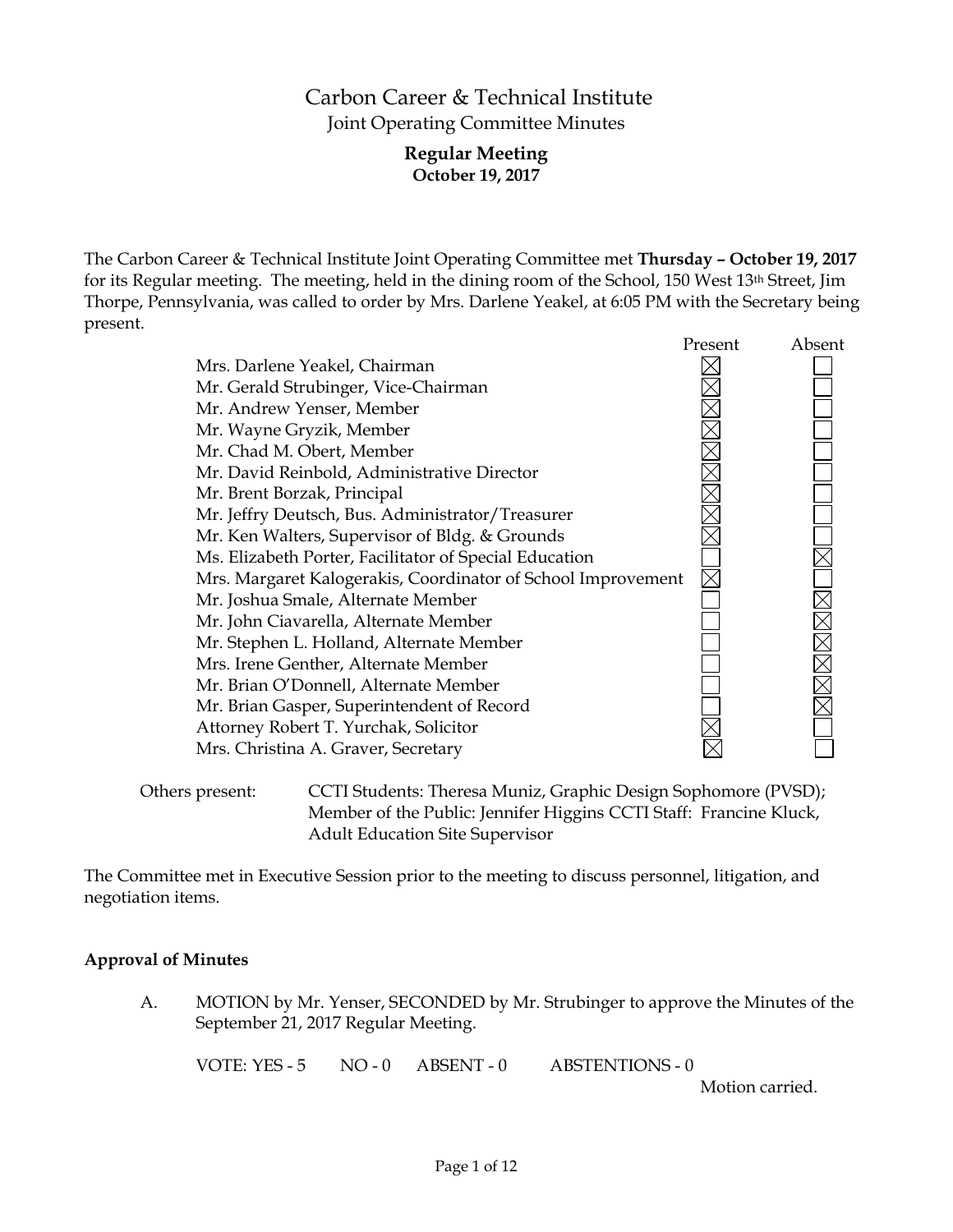# **Courtesy of the Floor to Visitors**

NONE

# **Approval of Treasurer's Reports (September 2017)**

A. MOTION by Mr. Yenser, SECONDED by Mr. Strubinger to approve the Treasurer's Report for September 2017 showing a final balance of \$6,401,097.74 in the General Fund, and \$58,983.86 in the Student Activities Account.

Mr. Strubinger - Jim Thorpe Mr. Yenser - Lehighton Mr. Gryzik - Panther Valley Mr. Obert - Weatherly Mrs. Yeakel - Palmerton



### Motion carried.

# **Approval of Payment of Bills**

A. MOTION by Mr. Strubinger, SECONDED by Mr. Obert to approve Payment of Bills - General Fund and Other Accounts.

ROLL CALL VOTE:  $Y$ es No Absent Abstain Mr. Strubinger - Jim Thorpe Mr. Yenser - Lehighton Mr. Gryzik - Panther Valley Mr. Obert - Weatherly Mrs. Yeakel - Palmerton



# **Administrative Reports**

- A. Director's Report Mr. Dave Reinbold, Administrative Director
	- a. Student Representative(s) Peggy Kalogerakis, Student Council Advisor introduced Theresa Muniz, Graphic Design Sophomore (PVSD) who shared the following:

# **Student Council**

- $\bullet$  Student council will be sponsoring Spirit week beginning Monday, October 23rd. New and different this year is "*farmer day* "– dress up like a farmer. We think this is a unique idea, especially living in Carbon County. How great it will be to show off one of the major livelihoods/trades in our area.
- Today (10/19) four (4) Palmerton student council members helped pack and distribute back packs for the Micah's Backpack Program in Palmerton. This program is more meaningful this year, because we are supporting one of the students by covering the cost of their backpack items. These backpacks are filled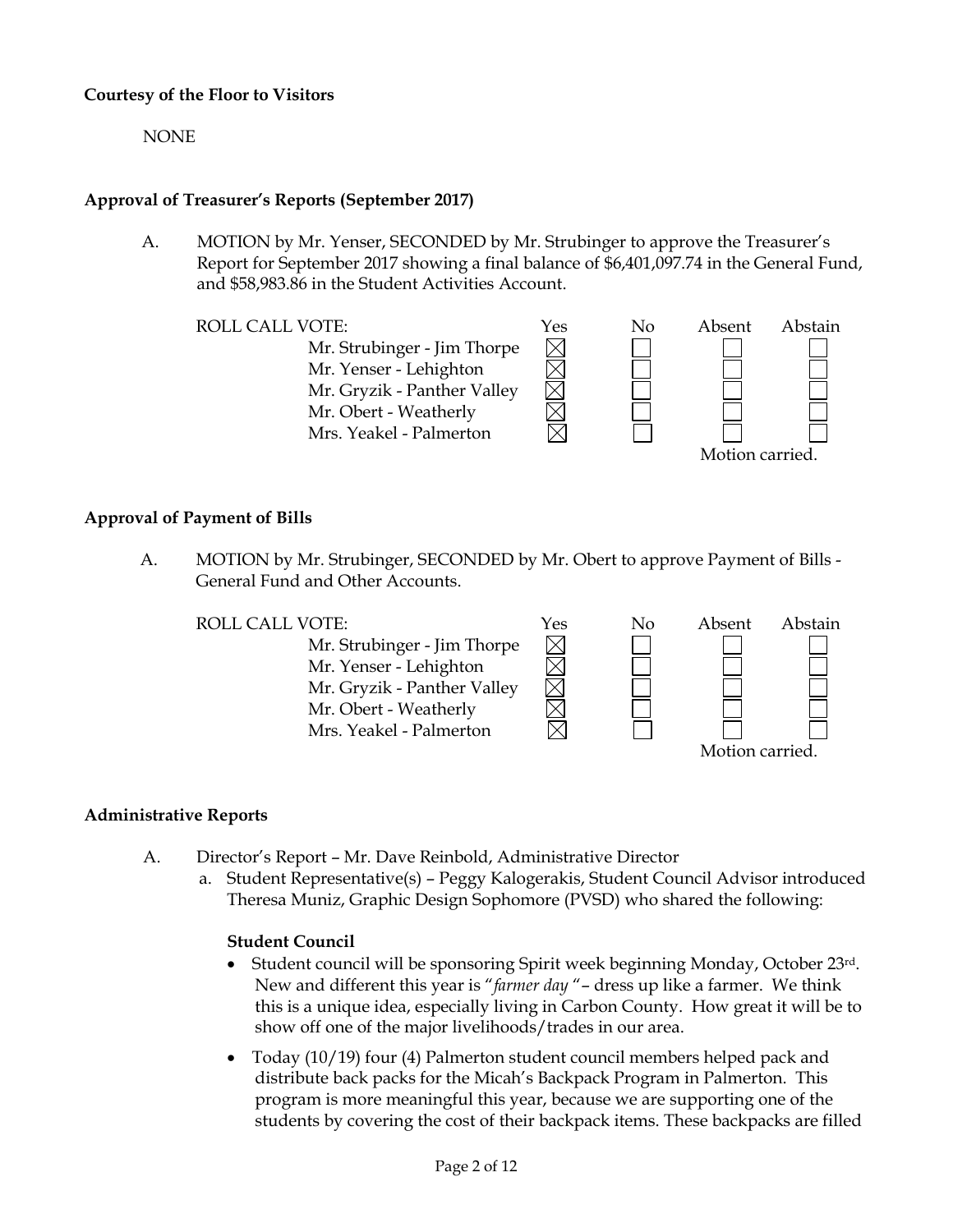with food items for the weekend. Students were selected by the Palmerton Area school counselors, based on the students' need.

- Future student council endeavors:
	- o Thanksgiving food, and winter clothing collection around the holidays
	- o Penny wars in March
	- o Ideas for celebrating CTE month (February) will be discussed in the future.

# **Interact Rotary Club**

- Held their first meeting this week. In attendance were members of the Jim Thorpe Rotary. After introductions, members of the Rotary explained the role of their membership and how the Rotary helps others, both locally and worldwide. They welcomed our ideas as well.
- We are researching a project we worked on last year helping the people of Honduras and possibly helping the citizens of Puerto Rico this year.
- We plan on being involved with The Dimmick Memorial Library, working on projects together to raise funds.
- For our fundraising efforts we will continue to sell apple cider, hot chocolate etc. at lunch time and as the year progresses we will have March madness and an egg hunt event.

# **Aevidum**

- Aevidum members were presented their Aevidum shirts that were purchased through a grant, presented to the club last year through the Carbon County Interagency and Family Collaborative Board. Members are encouraged to wear their Aevidum shirts at CCTI functions throughout the school year and when volunteering in the community.
- Aevidum has joined with SADD to host a PINK-OUT Day at CCTI on Friday 10/20/17. Students and staff are encouraged to wear Pink that day in support of Cancer Awareness. Remembrance bags are being sold. A representative from The American Cancer Society will be at CCTI during lunch periods and a Remembrance Tree will be planted on Campus.
- Aevidum members are were encouraged to attend the SkillsUSA 5K Run/Walk on October 14, and to attend the Bag Bingo and Basket Raffle on October 26. Members were present at the CCTI Open House /Trade Show October 18 with information and displays regarding Aevidum and its message.

# **DECA**

- 63 members to date.
- 45 students scheduled to attend DECA Day with the 76ers
- DECA districts is scheduled for December 7 with a snow date of December 8 at Memorial Hall in Jim Thorpe
- The chapter community service project is The American Cancer Society. Students have been hard at work.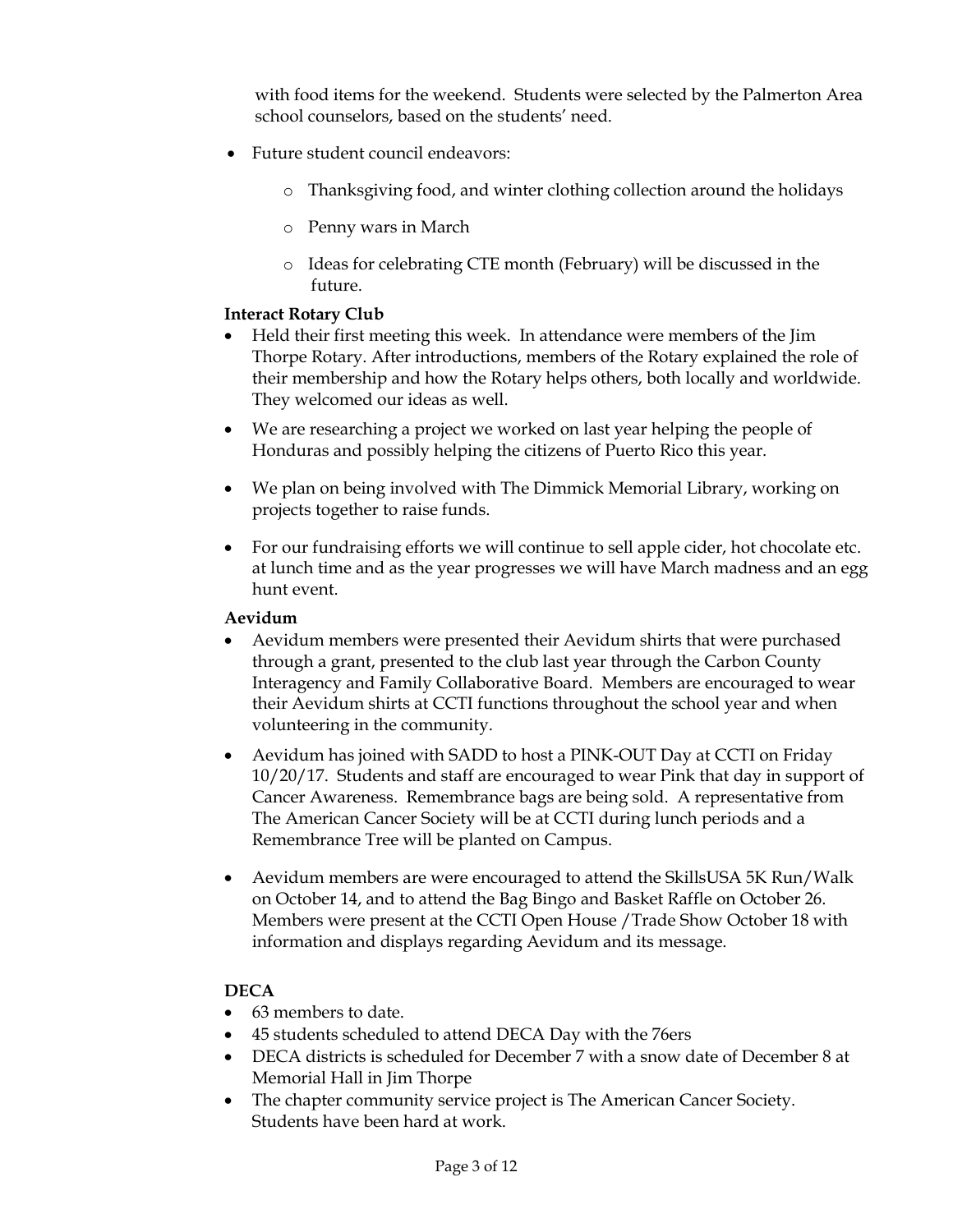- Incorporating all of our technical areas:
	- o Bag Bingo is Thursday, October 26. Doors open at 5:30 p.m. Bingo starts at 7:00 p.m.

# **SADD**

- Joint efforts with Aevidum for Pink-Out Day October 20.
	- o Selling remembrance bags to place around the school for \$1
	- o Encouraging staff and students to wear pink (staff will pay \$5 to dress down)
	- o Planting remembrance tree on campus
	- o Money will benefit the American Cancer Society
- Lehigh Valley Hospital distracted driving simulators coming to CCTI on February 5
- Clothing collection for underprivileged children and adults in community
- B. Principal's Report Mr. Brent Borzak
	- 2017-2018 school year has progressed towards the end of the first marking period.
	- Senior Information Night was a success.
	- Presentations at the districts by guidance and administration have concluded.
	- Progress reports, along with Keystone Exam scores, were sent out to parents.
	- Fall OAC meeting took place on October 4<sup>th</sup>.
	- Monday and Thursday Extra Help has started and students are taking advantage of this learning opportunity.
	- The annual Fall Blood drive was a success.
	- The PSAT took place on October 11<sup>th</sup>.
	- CCTI will be having our annual Veteran's Day Presentation on November 10<sup>th</sup> with the Carbon County Veterans.
	- November 14<sup>th</sup>, the first Machining Competition at CCTI will take place.
	- Parent/Teacher conferences have been set for December 13th.
- C. Adult Education Report Ms. Francine Kluck, Adult Education Site Supervisor
	- Course Offerings Fall 2017
		- o Heartsaver® First Aid and CPR/AED
		- o Nurse Aide
		- o Pharmacy Technician
		- o Welding Technology
		- o Introduction to Precision Machining
		- o OSHA 10-Hour
		- o ServSafe® Exam
		- o PA State Inspection Mechanic Certification
		- o Small Gas Engine Repair
		- o Auto Collision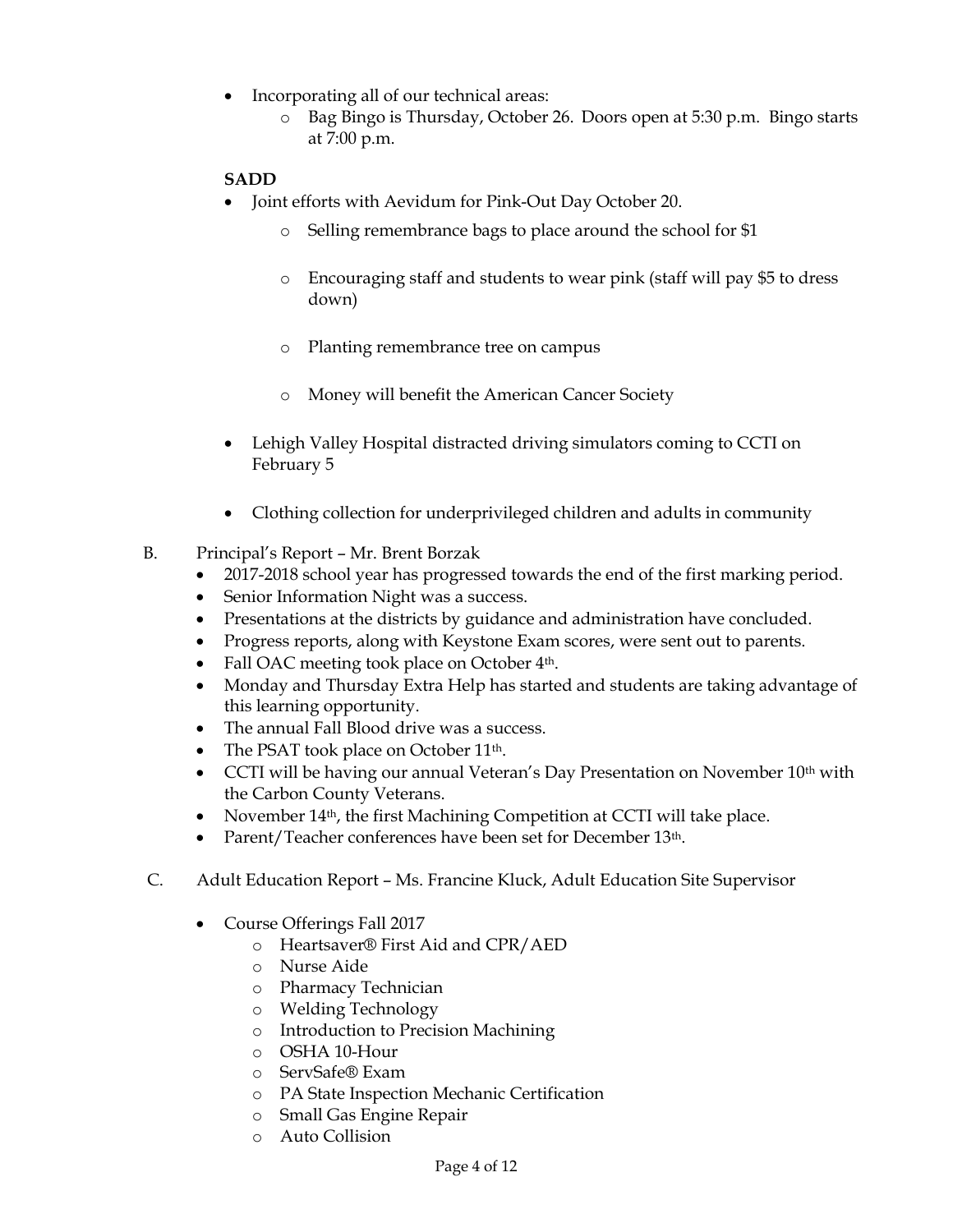- o Forklift
- o HVAC
- o GED Preparation Courses
- o Introduction to Google and Excel
- Program descriptions, orientations, and start dates are available at [www.carboncti.org/adult-education](http://www.carboncti.org/adult-education)
- **Program Starts:**
	- o Nurse Aide class enrolled nine students September 18th. Next class December 4, 2017.
	- o PA State Inspection started October 12th with five students.

# **Outreach and Program Development Report**

- o September 14 Carbon County Correctional Facility GED class preparation
- o September 15 Attended Joint Coordinating Committee
- o September 20 Carbon County College & Technical Education Night, Jim Thorpe High School
- o September 26 CareerLink Carbon County Manufacturing/Production Career Fair
- o October 4 CCTI Occupational Advisory Committee
- o Professional Development Courses for Kovatch Leadership and Change Management –Fall 2017

# **Grant Report**

- o CCTI is an LCCC subcontractor through PA Department of Education Federal Literacy Grant to provide Adult Education and High School Equivalency instruction to 64 individuals for 2017-2018.
- o The program provides free placement testing, program orientation, classroom instruction, and support for GED testing, transition to postsecondary, job training or workforce.
- o Course offerings are day/evening at CCTI and Lehighton Area High School or distance learning.
- o New this year partnership formed with the Carbon County Correctional Facility. Classes are being held on-site for up to 20 offenders; instruction held Fall 2017 and Spring 2018.
- o Orientations held at both Lehighton HS and CCTI throughout the year.
- o GED test scholarships are available to active classroom participants from CCTI and Rotary.
- o Current enrollment in GED classes is 35 students.

# **Alternative Education**

- o Summer 2017 marking period enrolled 18 students from Jim Thorpe, Panther Valley, Lehighton, and Palmerton school districts. Credit-Recovery had 10 students.
- o Enrollment for Fall 2017 is continuing with 23 students; marking period started October 3rd.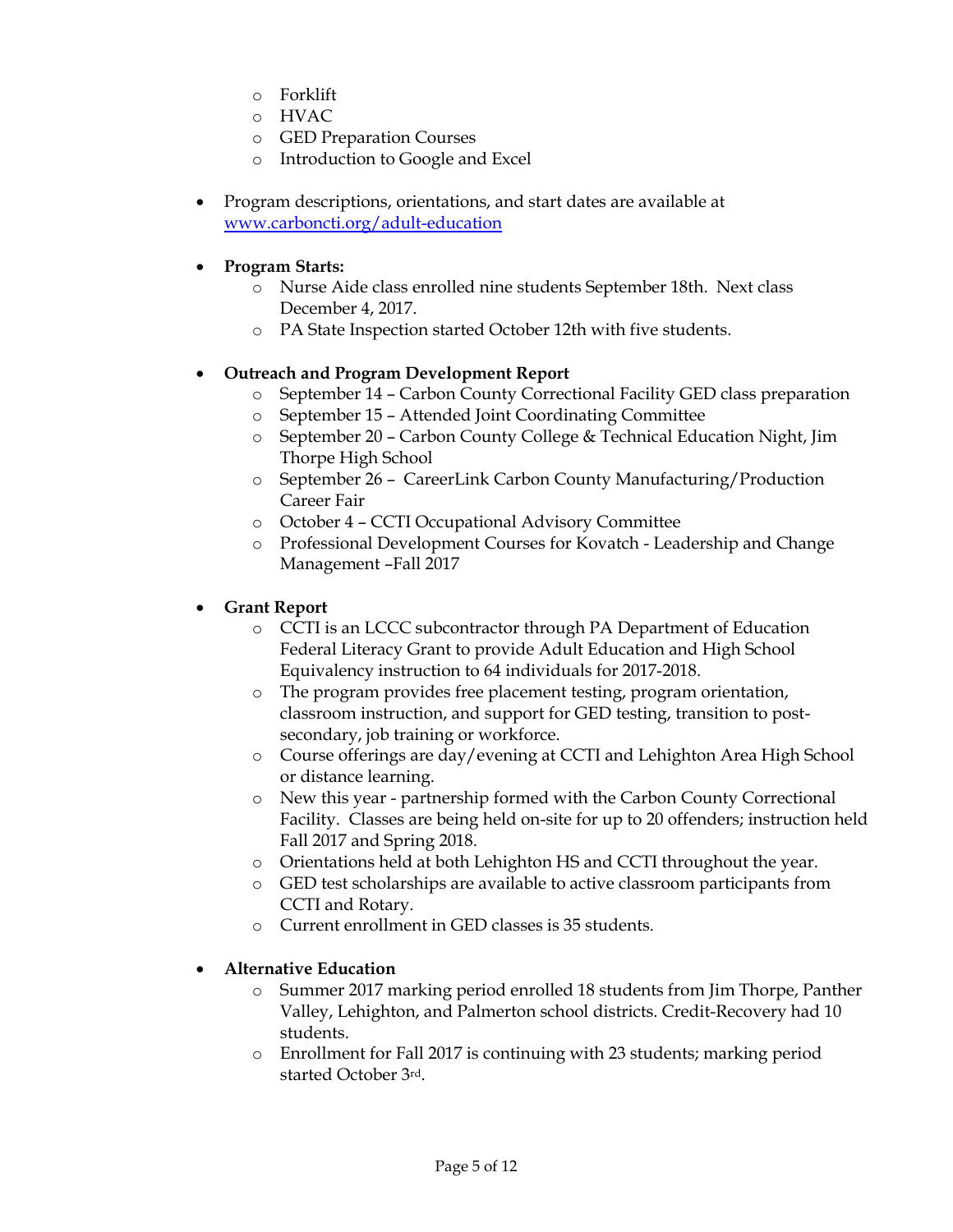- **GED Testing**
	- o Participant registration is open for GED testing in the months of September, October, and November.
- D. Buildings and Grounds Report Mr. Ken Walters, Supervisor of Buildings and Grounds
	- The Tiny Home project client recently met with CCTI's Electrical Distribution and Automation/Electrician Instructor, HVAC Instructor, and carpentry Instructor to go over final items for purchase. The project is almost half-way complete.
	- Mr. Reinbold shared that the Tiny Home model was showcased at the recent School Board Association Expo in Hershey, PA. CCTI's display included a booth, posters, and a video. Mrs. Yeakel who was in attendance at the expo shared that it was great to see the students interacting with the public.
- E. Business Administrator's Report Mr. Jeffry P. Deutsch, Business Administrator
	- Administration will soon begin work on the 2018-2019 budget.
- F. Up-date on School Goals, etc.
	- Deliver a unit on personal finance for seniors.
		- o The unit is in place and a number of lessons have been taught to date. Should be complete by early to mid-November.
		- o Instructors-Jean Bales and Mike Baumgardt
	- Increase the number of SkillsUSA competitors at the district and state competition. Example:
		- o Community Service Project 3 students
		- o Automated Manufacturing 3 students
		- o Opening/Closing Ceremonies 7 students
		- o Various individual competitions
		- o Total of approx. 20 more competitors than last year
	- Organize and host the first annual precision machining contest
		- o Plans and judges are in place.
		- o Four (4) schools are slated to compete.
		- o Date: November 14
	- Increase our number of non-traditional students
		- o Committee has met and campaign is up and running
		- o PowerPoint
		- o Currently recruited 4 students to shadow. One has enrolled!
	- Maintain an active wellness committee
		- o Committee has met.
		- o Minutes are on website.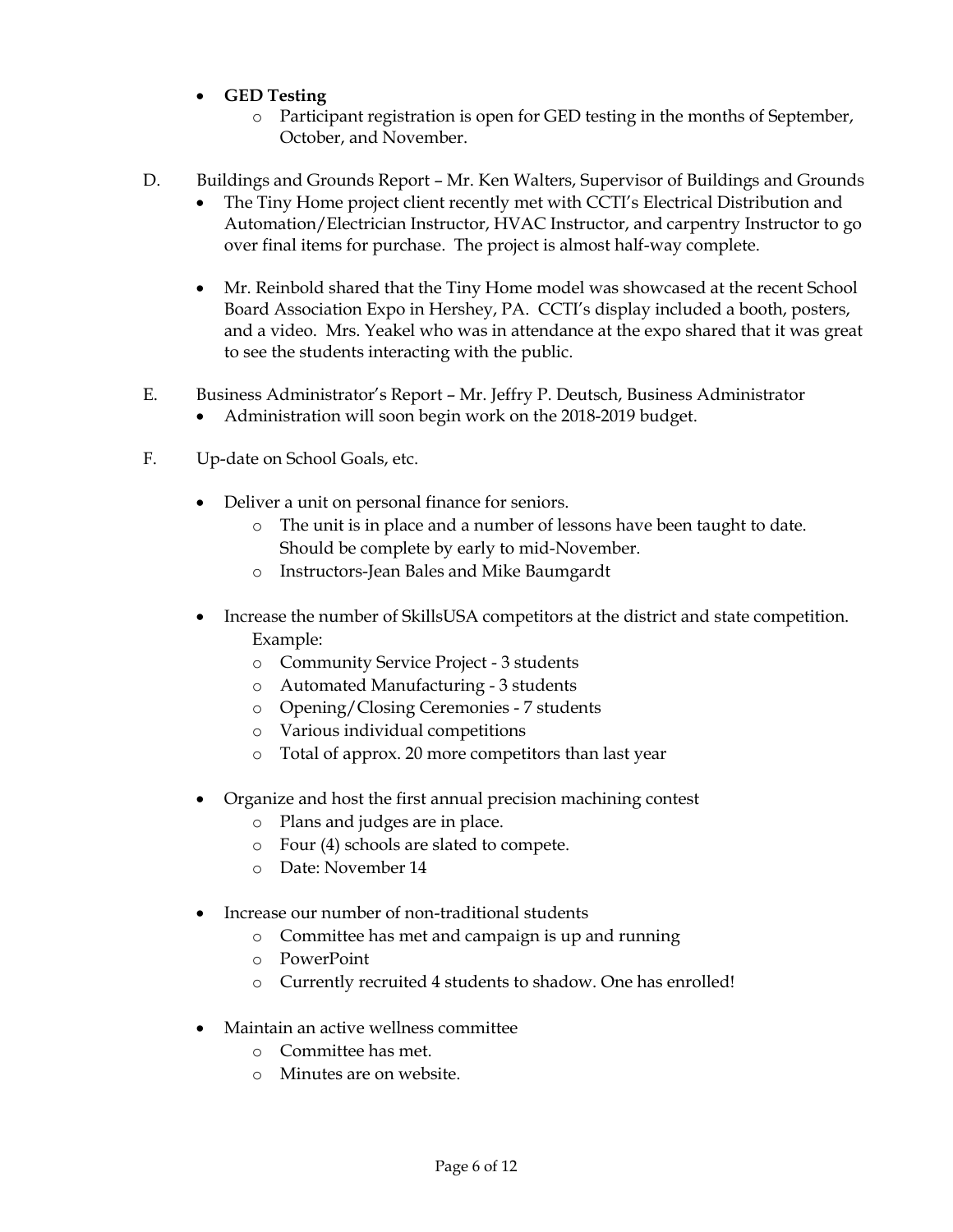- Maintain our NOCTI and Keystone Scores
	- o Ongoing
- Improve/expand PDP (Professional Development Program) lessons
	- o Many new resources are being utilized:
		- **Today's Class**
		- **lesson plans developed by staff**
		- **Career Headlines**
		- SkillsUSA on-line Career Essentials
- Host a summer camp for middle school students
	- o Will partner with SHINE to recruit non-traditional students for the camp Superintendent

# **Items of Business**

# *Personnel*

MOTION by Mr. Obert, SECONDED by Mr. Gryzik that the following motions be approved:

# **Letter of Resignation Accepted**

A. to accept the letter of resignation from Donna Kost, Administrative/Student Services Personnel effective February 23, 2018, as presented.

# **Letter of Resignation Accepted**

B. to accept the letter of resignation from Debra Mickey, Administrative/Student Services Personnel effective February 23, 2018, as presented.

# **Substitutes Approved**

- C. that the below listed individuals be approved to substitute for the 2017-2018 school year at the established rates, as follows:
	- Jennifer Gulick Teacher, Instructional Aide, Tutor
	- Jennifer Lichtenwalner Teacher, Instructional Aide, Tutor, Van/Bus Driver
	- *Frank Olmsted – Custodial/Maintenance/Groundskeeper/Cleaner Personnel, Van/Bus Driver\**
	- Ashley Paules Teacher, Instructional Aide, Chaperone

\*Pending completed physical form.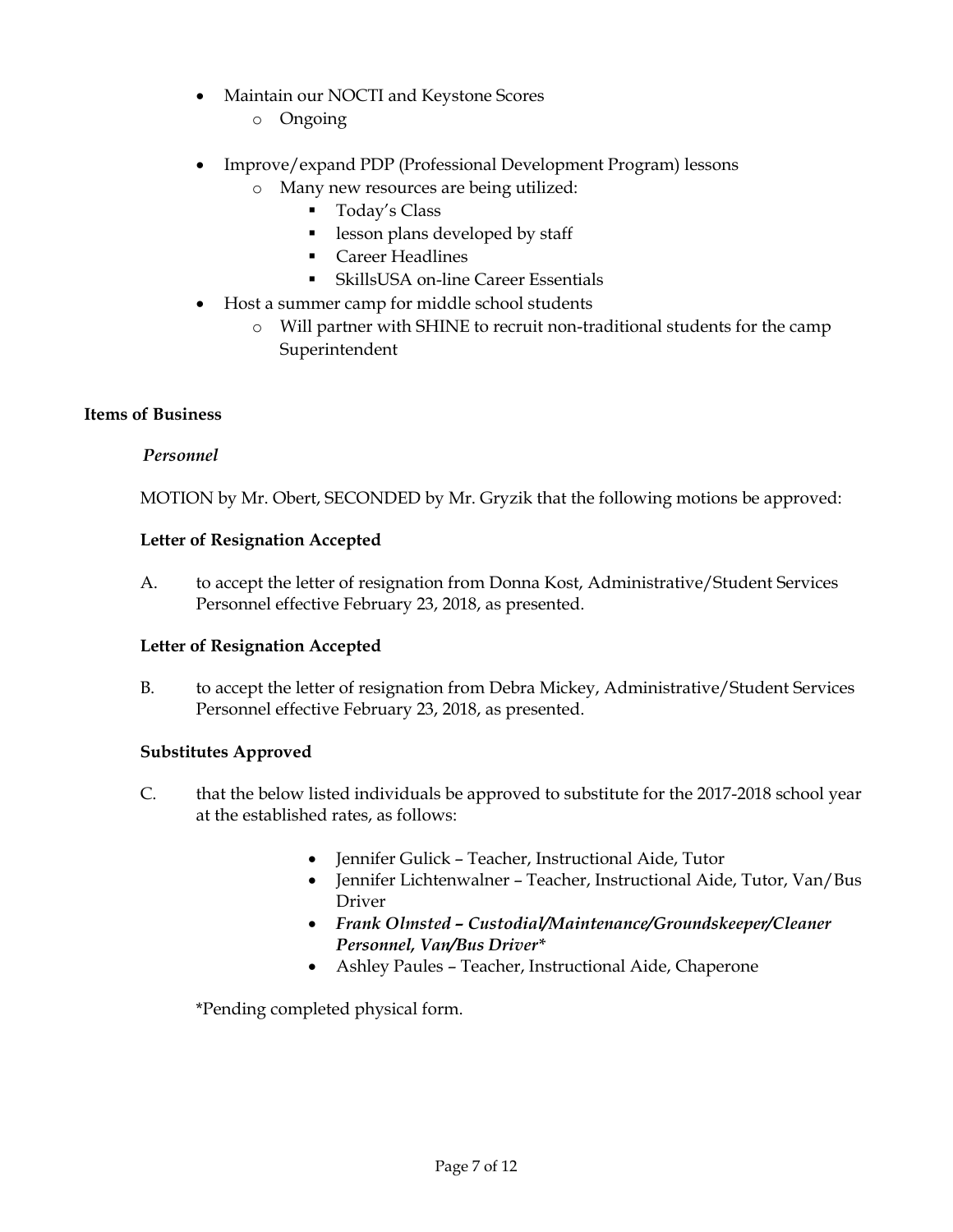# **Custodial/Maintenance/Groundskeeper/Cleaner Appointed**

- D. to appoint Leszek Pankowski Custodial/Maintenance/Groundskeeper/Cleaner Personnel at a step 1, pro-rated salary of \$32,219.00 per the existing Agreement between the Carbon Career & Technical Institute Joint Operating Committee and the Carbon Career &Technical Institute Educational Support Personnel Association ESPA/PSEA/NEA, October 20, 2017.
	- Note: Mr. Pankowski has been a substitute technical instructor and custodial/ maintenance/groundskeeper/cleaner short and long-term substitute at CCTI since November 2015.

# **Administrative Assistant – Student Support Services Personnel Appointed**

- E. to appoint Sue Ann Gerhard Administrative Assistant Student Support Services, effective November 1, 2017 per the Employment Agreement with the CCTI Joint Operating Committee.
	- Note: Ms. Gerhard has served twenty-three (23) years in a school setting as an Administrative Assistant and Director of Advancement where she has gained experience in public relations, transportation coordination, guidance department and main office operations.

### **Letter of Resignation Accepted**

F. to accept the letter of resignation from Brandon Poole, Assistant to the Director of Technology effective October 16, 2017, as presented.

# **Substitute Part-Time Technology Assistant Approved**

G. to approve Jeffry Nietz as a substitute Part-Time Technology Assistant (on an as needed basis, not to exceed 3 days/week) at the rate of \$150/day.

#### **PIMS Trainer/Coordinator Approved**

H. to approve Jeffry Nietz as PIMS Trainer/Coordinator per an agreed upon agreement with the CCTI Joint Operating Committee.

Mr. Strubinger - Jim Thorpe Mr. Yenser - Lehighton Mr. Gryzik - Panther Valley Mr. Obert - Weatherly Mrs. Yeakel - Palmerton

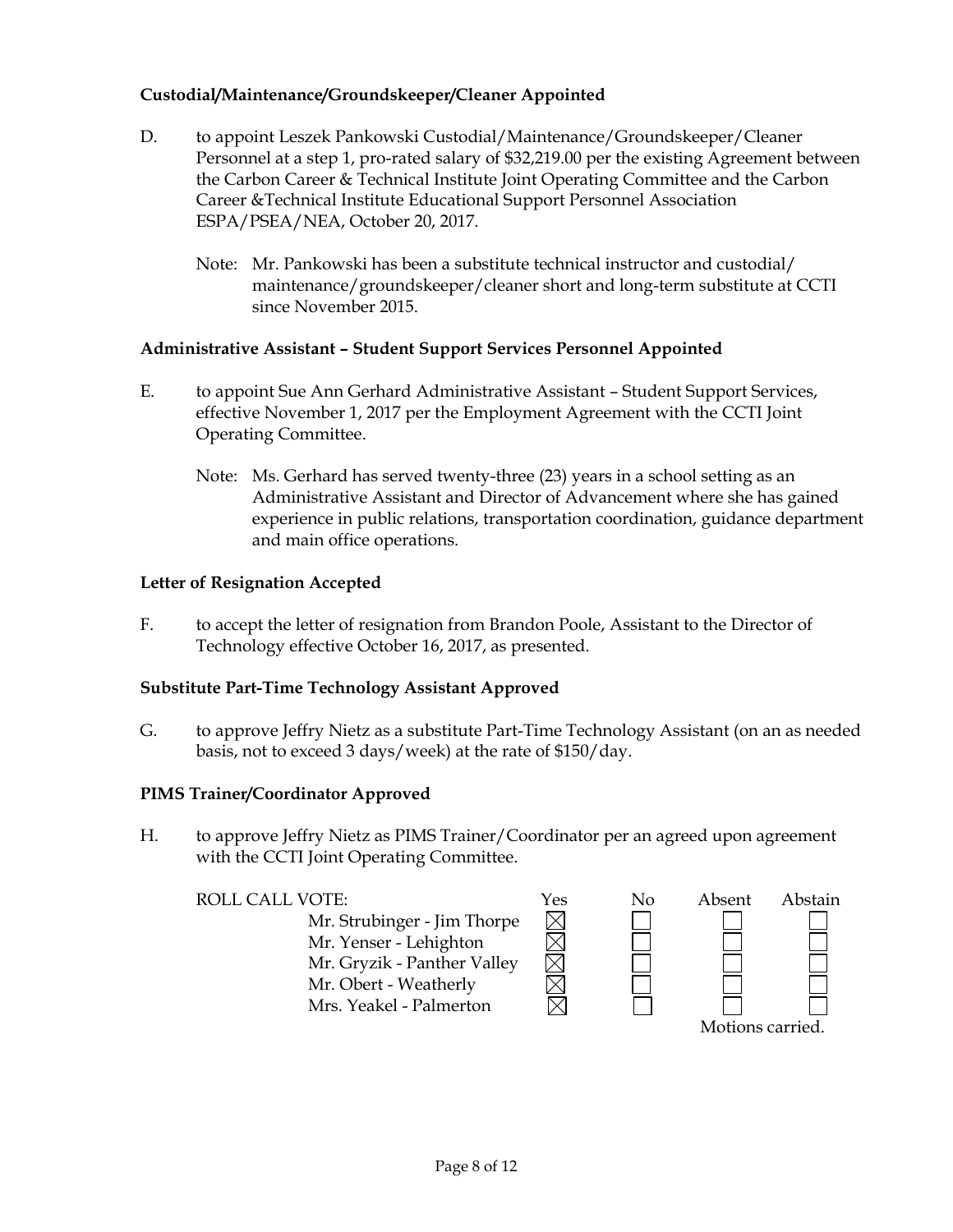# *Education*

MOTION BY Mr. Gryzik, SECONDED by Mr. Obert that the following motions be approved:

# **HOSA State Leadership Conference Attendance Approved**

A. that Michele Dominic, HOSA Advisor and Scott Bartholomew, HOSA Assistant Advisor chaperone twelve (12) CCTI Health/Medical students attending the HOSA State Leadership Conference at the Lancaster Host Resort and Conference Center, March 8-10, 2018 in Lancaster, PA at a total cost of \$5,000 to help defer registration, transportation, and lodging expenses.

Note: HOSA students will each contribute up to \$100 toward conference expenses.

# **Penn College Academic School Tour Approved**

- B. that approximately sixty (60) CCTI students attend Penn College, Williamsport, PA for an Academic School Tour on a date to be determined. Appropriate pre-approved chaperones will be utilized for this event based on the final number of students attending.
	- Note: This tour includes an admissions presentation, a campus tour with a student ambassador, a tour of the specific lab and facilities/faculty of choice per student, a question and answer opportunity with admissions counselors, and a tour of the residence hall.

| ROLL CALL VOTE:             | Yes | Nο | Absent           | Abstain |
|-----------------------------|-----|----|------------------|---------|
| Mr. Strubinger - Jim Thorpe |     |    |                  |         |
| Mr. Yenser - Lehighton      |     |    |                  |         |
| Mr. Gryzik - Panther Valley |     |    |                  |         |
| Mr. Obert - Weatherly       |     |    |                  |         |
| Mrs. Yeakel - Palmerton     |     |    |                  |         |
|                             |     |    | Motions carried. |         |

# *Budget & Finance*

MOTION by Mr. Gryzik, SECONDED by Mr. Obert that the following motions be approved:

#### **Printer Purchase Approved**

A. to approve the purchase of HP Designjet Inkjet Large Format Printer and HP Care Pack Hardware Support for the Graphic Design program at a cost of \$10,227.61.

Note: Purchase will be made with Capital Project funds.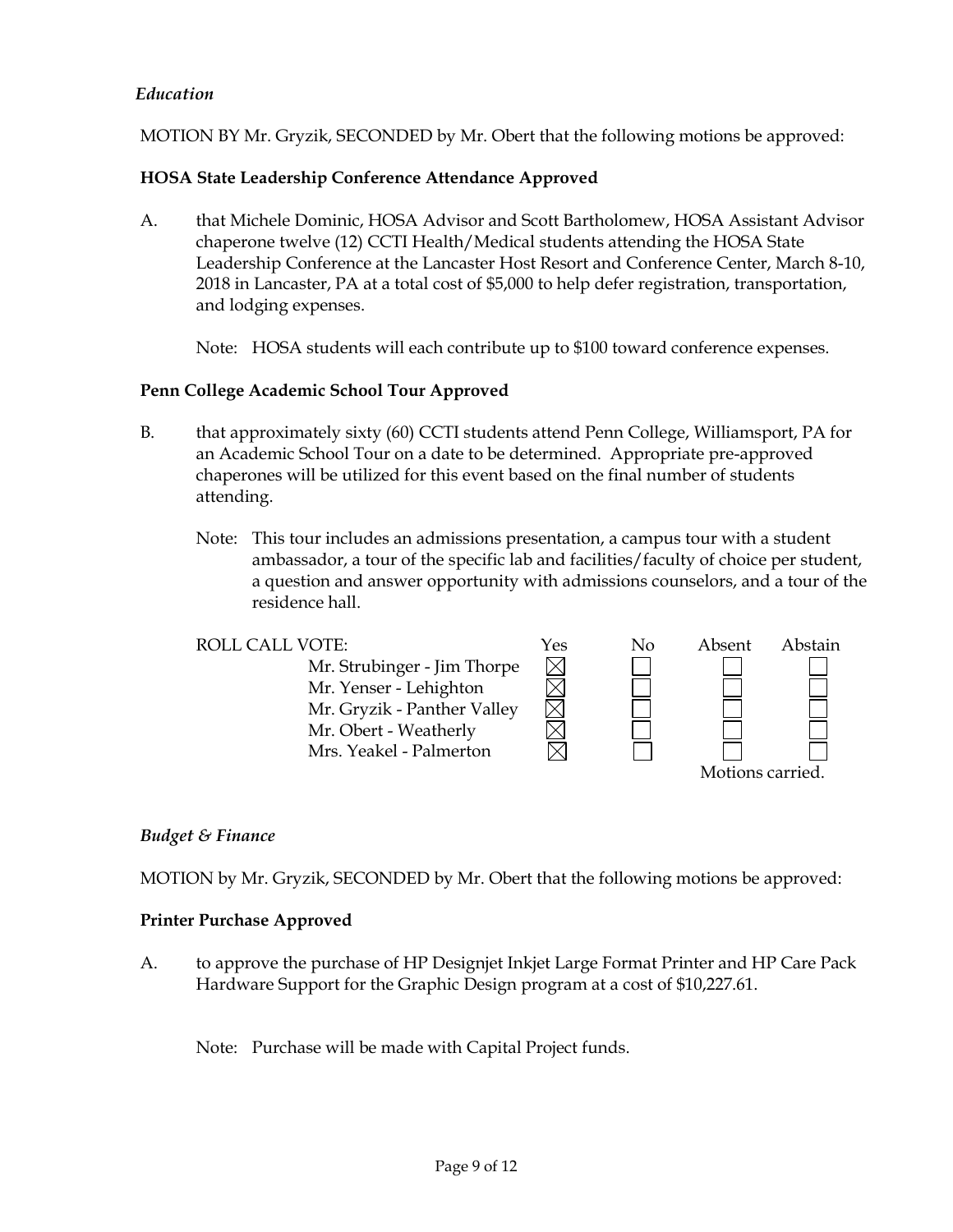# **Hourly Rate Approved**

B. that the hourly rate of \$12.00 for Part-Time and Substitute Custodial/Maintenance/Groundskeeper personnel be approved.

| <b>ROLL CALL VOTE:</b>      | Yes | No | Absent          | Abstain |
|-----------------------------|-----|----|-----------------|---------|
| Mr. Strubinger - Jim Thorpe |     |    |                 |         |
| Mr. Yenser - Lehighton      |     |    |                 |         |
| Mr. Gryzik - Panther Valley |     |    |                 |         |
| Mr. Obert - Weatherly       |     |    |                 |         |
| Mrs. Yeakel - Palmerton     |     |    |                 |         |
|                             |     |    | Motions carried |         |

# *Buildings & Grounds*

NONE

# *Administrative*

MOTION by Mr. Gryzik, SECONDED by Mr. Obert that the following motions be approved:

### **Conference Attendance Approved**

- A. that Colleen Gooch, Adult Education Health Medical Instructor attend Strategies: Educational Excellence for Healthcare Providers and Educators November 2 and 3, 2017 at the Penn Stater Hotel and Conference Center, State College, PA at a total estimated cost of \$570.00 to cover registration, meals, and lodging.
	- Note: Expenses for this conference will be covered through the Adult Education budget at no cost to the CCTI JOC.

#### **Revised Position Description Approved**

B. to approve the revised Administrative Assistant – Student Support Services position description, as presented.

#### **Position Description Approved**

C. to approve the PIMS Trainer/Coordinator position description, as presented.

#### **Position Description Approved**

D. to approve the Assistant to the Director of Technology/Student Services Support position description, as presented.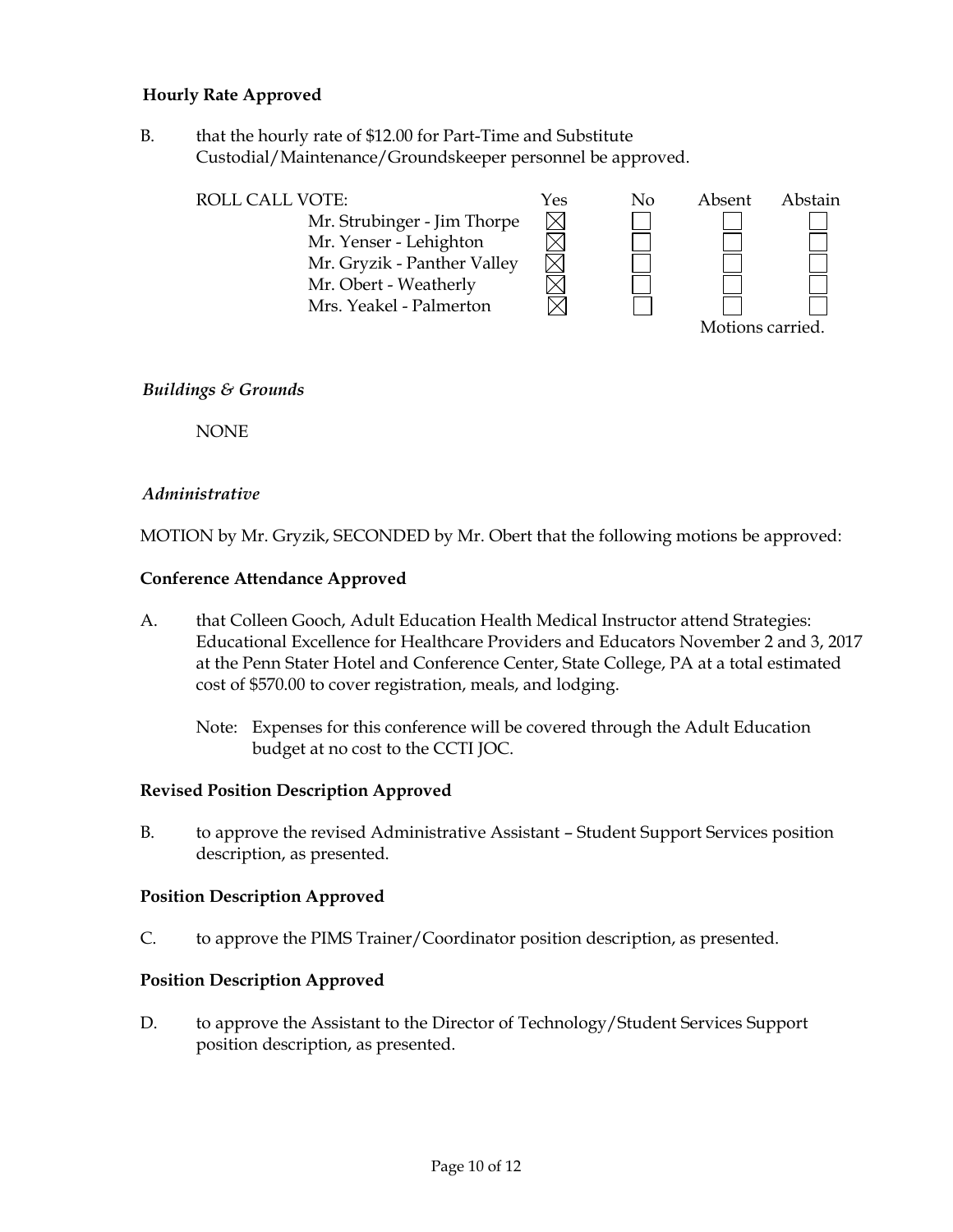### **Agreement Approved**

E. to approve the Agreement between the CCTI Joint Operating Committee and Sue Ann Gerhard, as presented.

| <b>ROLL CALL VOTE:</b>      | Yes | No | Absent           | Abstain |
|-----------------------------|-----|----|------------------|---------|
| Mr. Strubinger - Jim Thorpe |     |    |                  |         |
| Mr. Yenser - Lehighton      |     |    |                  |         |
| Mr. Gryzik - Panther Valley |     |    |                  |         |
| Mr. Obert - Weatherly       |     |    |                  |         |
| Mrs. Yeakel - Palmerton     |     |    |                  |         |
|                             |     |    | Motions carried. |         |

#### **Reports**

### **Foundation Report Accepted**

A. MOTION by Mr. Strubinger SECONDED by Mr. Gryzik to accept the Carbon Career & Technical Institute Foundation Report, as presented.

Note: The balance in this account stands at \$2,223.61.

VOTE: YES - 5 NO - 0 ABSENT - 0 ABSTENTIONS - 0

Motion carried.

#### **Administrative Reports**

- A. MOTION by Mr. Gryzik, SECONDED by Mr. Yenser to accept Administrative Reports from the following:
	- a. Mr. Brent Borzak, Principal
	- b. Ms. Francine Kluck, Adult Education Site Supervisor

VOTE: YES - 5 NO - 0 ABSENT - 0 ABSTENTIONS - 0

Motion carried.

#### **Old Business**

NONE